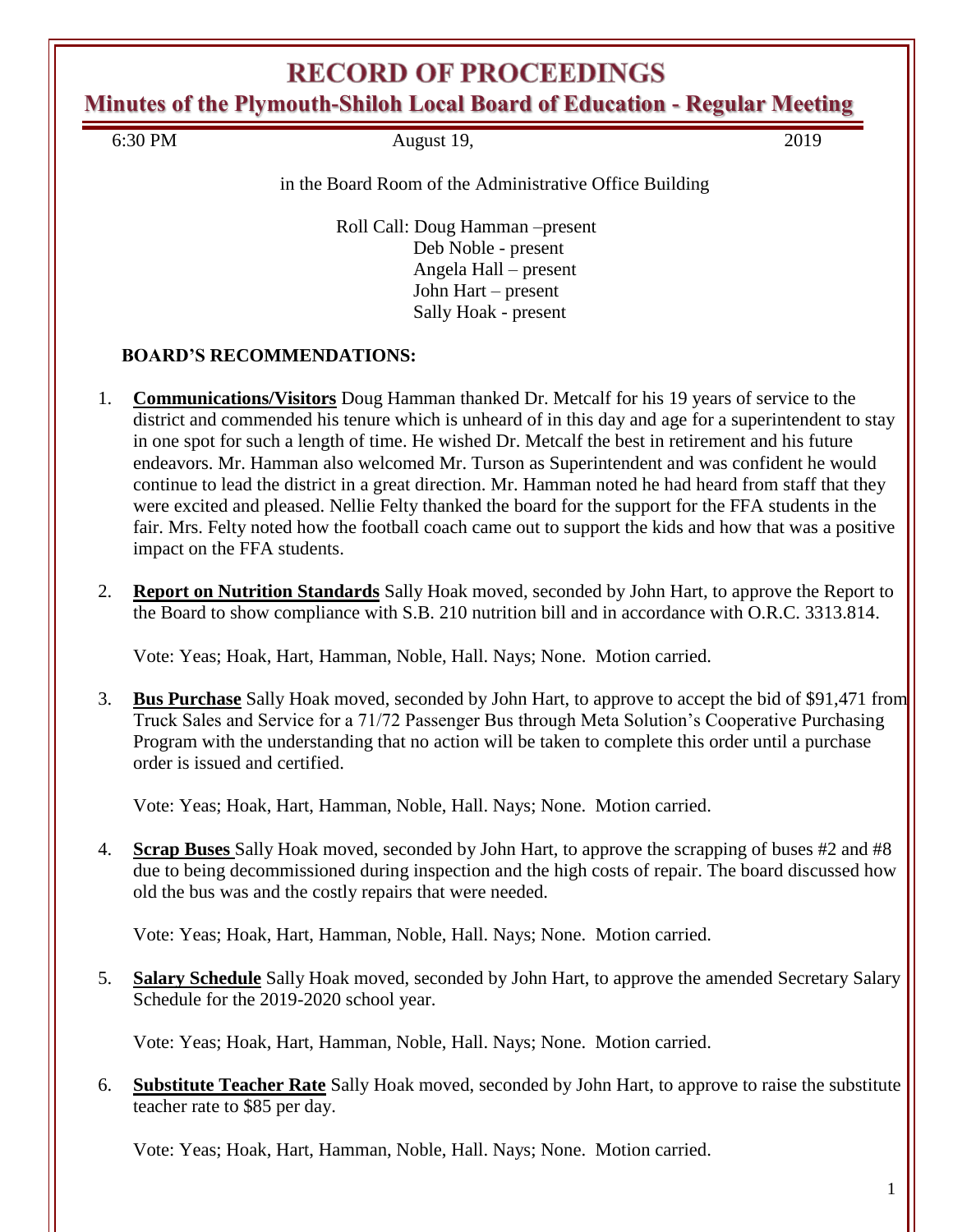**Minutes of the Plymouth-Shiloh Local Board of Education - Regular Meeting**

August 19, 2019

7. **Employment** Sally Hoak moved, seconded by John Hart, to approve the contract addendum for Brad Turson as Superintendent, and Gavyn Bazley as Treasurer

Vote: Yeas; Hoak, Hart, Hamman, Noble, Hall. Nays; None. Motion carried.

8. **Other** The Board discussed a returning aide in the elementary building. Mr. Turson explained the aide was moved to a different wing in the elementary because there was a need, and concerns regarding performance will be expressed to the aide. Angela Hall requested a roster of the school buses that we currently have with information regarding the age of the buses and approximate mileage. Mr. Turson stated he would get her a bus roster.

## **SUPERINTENDENT'S RECOMMENDATIONS:**

1. Upon the recommendation of Superintendent Turson, Angela Hall moved, seconded by Sally Hoak, to approve the following actions for the 2019-2020 school year:

#### **Resolution Declaring Urgent Necessity for Used Bus**

Approve the Resolution Declaring Urgent Necessity and Waiving Competitive Bidding For School Bus Purchase to purchase a used bus from Cardinal Sales & Service for approximately \$13,500

## **Administrative Contracts**

Approve the contract addendum to administrative contracts for Joe Morabito and David Gilbert

#### **Classified Employment**

Approve payment of two days for Sue Phillips for attending ServSafe class June  $10^{th}$  and  $13^{th}$ Approve amending Kalynn Means contract hours to 5.75 effective August 16, 2019 Approve the employment of April Isaac as café worker, up to 4 hours per day, effective August 20, 2019, through September 16, 2019, at the substitute café worker rate, on a time card basis

Approve a one (1) year contract for Jamie Porter as Middle School Secretary, step 0 of the board approved secretary salary schedule

## **Certified Employment**

Approve Janelle Grube as summer Math Tutor

## **Tutor**

Approve Peggy Stigall as a Striving Reader's Grant Tutor at \$22.00 per hour, not to exceed 100 hours p month, beginning August 20, 2019 until May 28, 2020

## **Supplementals**

Amend Marty McKenzie's years of experience for 8<sup>th</sup> Grade Volleyball Coach to 3 years

#### **Classified Substitute**

Approve the classified sub list for the 2019-2020 school year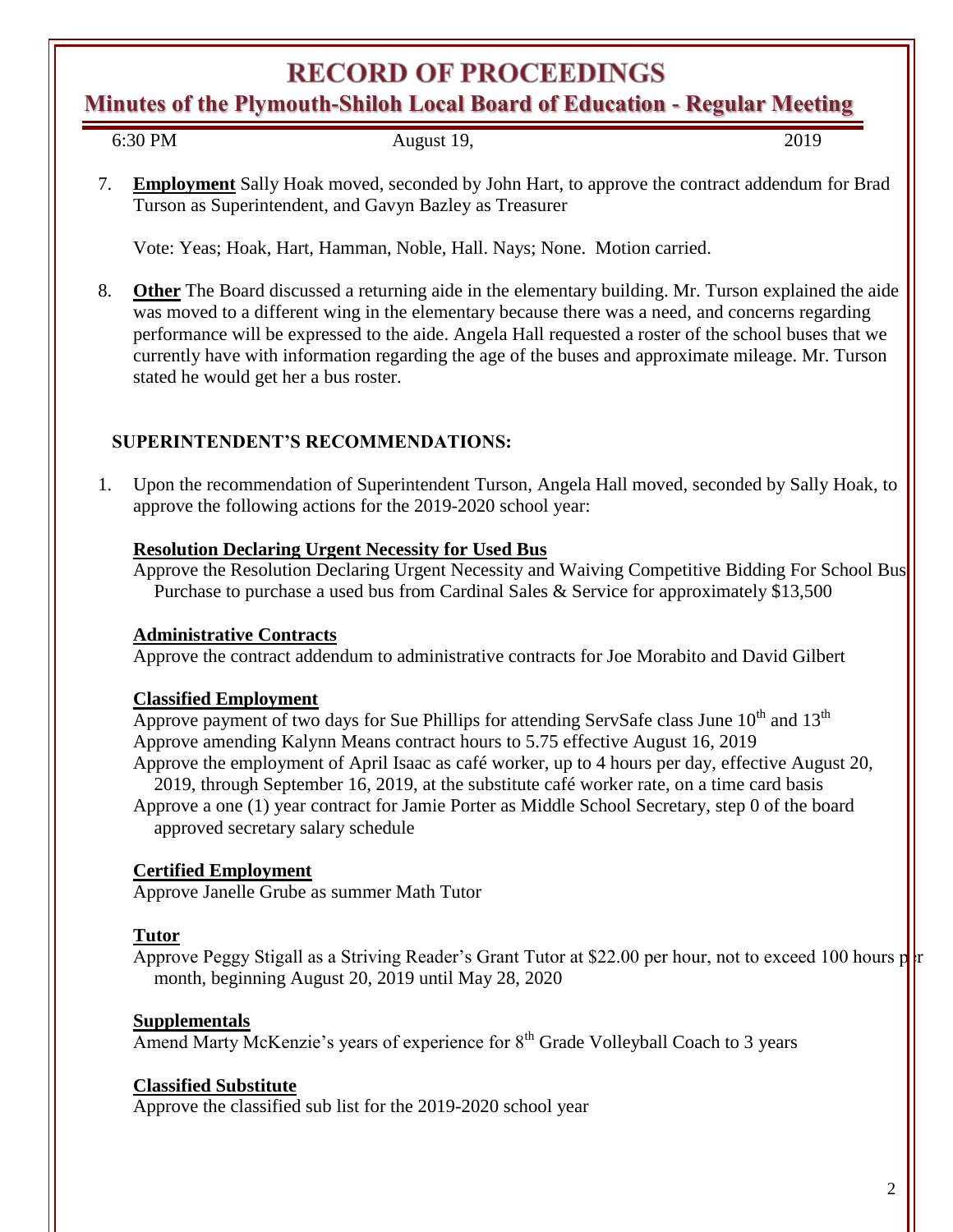## **Minutes of the Plymouth-Shiloh Local Board of Education - Regular Meeting**

6:30 PM August 19, 2019

**Handbooks**

Approve the 2019-2020 Student Handbook for Shiloh Elementary School

## **Student Travel**

Approve the attendance at the FFA National Convention to be held in Indianapolis, Indiana on October  $30^{\text{th}}$ -November  $2^{\text{nd}}$ , 2019

Vote: Yeas; Hall, Hoak, Hamman, Noble, Hart. Nays; None. Motion carried.

## **TREASURER'S RECOMMENDATIONS:**

1. Upon the recommendation of Treasurer, Gavyn Bazley, John Hart moved, seconded by Sally Hoak, to approve the following:

## **Minutes & Financial Information**:

Approve the Minutes of the July 15, 2019 regular meeting Approve the Monthly Expenditures, Financial Reports. Total Expenditures for the Month of July were \$914,501.68

## **Budgetary**

Approve Purpose Statement & Budgets

## **Donations**

Approve the donation of two printers valued at approximately \$464.88 total from Classrooms to **Corporations** 

Approve the donation of \$600 to the Golf Team from Shiloh Cass BloomingGrove Firefighters Assoc. Approve the donation of \$300 to the Cheerleaders from Shiloh Cass BloomingGrove Firefighters Assoc.

Approve the donation of \$250 to the Band from Shiloh Cass BloomingGrove Firefighters Assoc. Approve the donation of \$600 to the Cross Country team from Shiloh Cass BloomingGrove Firefighters Assoc.

Approve the donation of \$300 to the Majorettes from Shiloh Cass BloomingGrove Firefighters Assoc. Approve the donation of \$300 to the  $6<sup>th</sup>$  grade activity account from Shiloh Cass BloomingGrove Firefighters Assoc.

Approve the donation of \$300 to the Girls Basketball from Shiloh Cass BloomingGrove Firefighters Assoc.

Approve the donation of \$300 to the Boys Basketball from Shiloh Cass BloomingGrove Firefighters Assoc.

Vote: Yeas; Hart, Hoak, Hamman, Noble, Hall. Nays; None. Motion carried.

2. **Other** Mr. Bazley discussed having his CPIM certification and wanting to look at investing funds other than Star Ohio in order to secure better interest rates as everything he has read has said the rates would be dropping soon. Mr. Bazley said he would correspond with the board within a week to move the funds out of Star Ohio and get better interest rates before the rates are dropped.